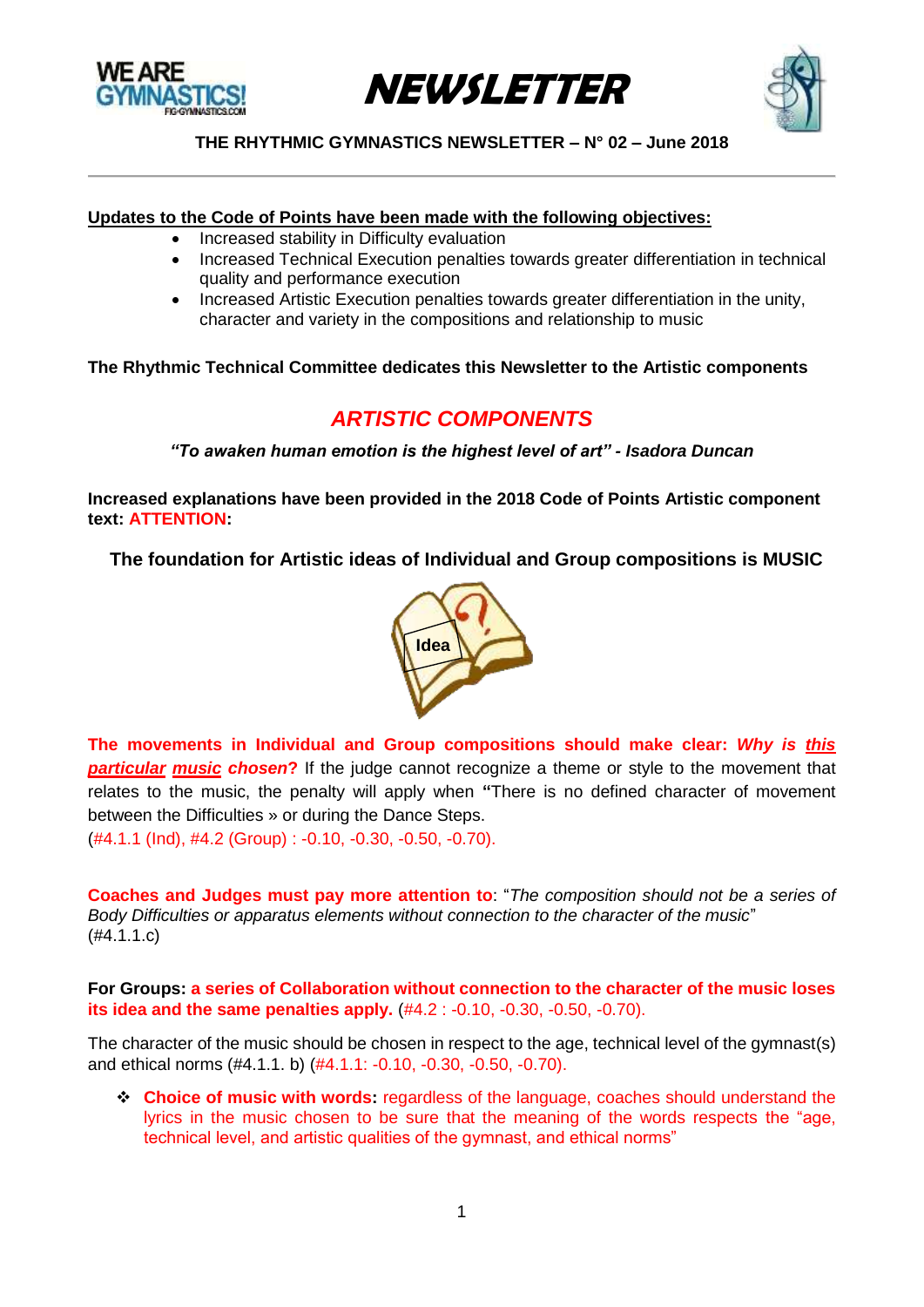





**Creating impact / effect: the choice of elements and placement within the music currently do not create a maximum effect because they are "lost" amongst monotonous, repetitive series of Difficulties**

Analyzing the above from the official competitions of 2018, please understand explanations for Unity penalties of -0.10, -0.30, -0.50, -0.70.



The composition should be dev[eloped by tec](https://creativecommons.org/licenses/by-nc-sa/3.0/)hnical, aesthetic and connecting elements, where one movement passes logically and smoothly into the next without unnecessary stops or prolonged preparatory movements (#4.1.2. a)

The use of different levels and directions of the body movements and directions and planes of the apparatus should be linked together with a clear purpose (#4.1.2. b).

❖ Due to many changes in levels during and between BD, S, R, AD, ED, C elements, more attention is needed for how gymnasts change levels and directions (not only up and down, back and forth repeatedly): these changes in levels or directions are connections between elements and must be made in harmony with the idea of the exercise

**Connections between movements which disrupt the unity of the composition** (transitions between movements which are illogical or abrupt; prolonged preparatory movements before Difficulties; unnecessary stops between movements) **are penalized each time, up to -1.00.** (#4.1.2. c)

**For Groups :** transitions from one formation to another (**often during a series of collaborations**) lacking logical relationship or harmony with the unity/guiding idea : -0.20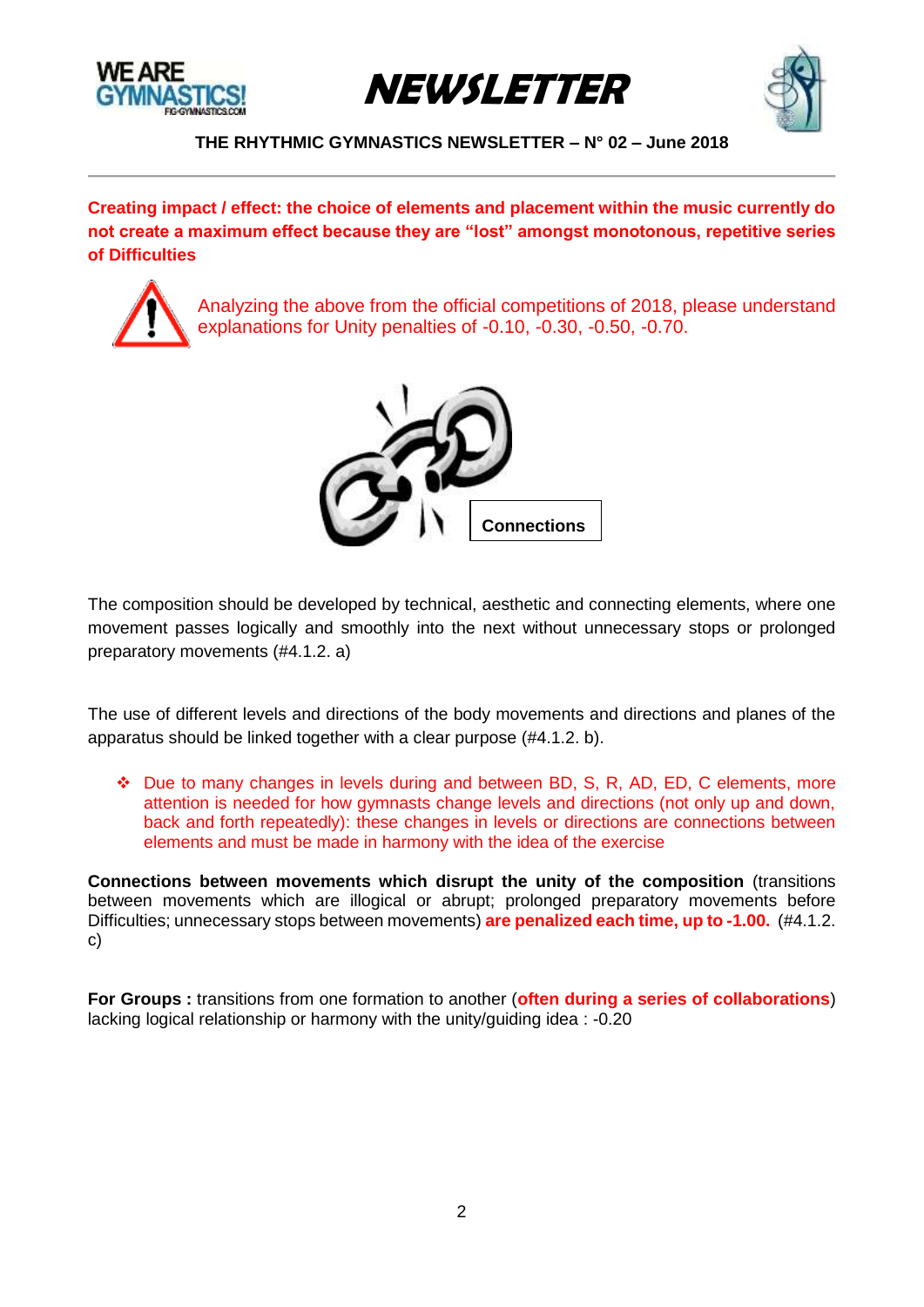







**In addition to #4.2.1, a and b, technical faults can also interrput the RHYTHM (#4.2.1) : examples: imprecise trajectories, loss of apparatus, knot, etc which interrupt the relationship between the movements and the rhythm will be penalized according to number of lost accents in the rhythm (up to -1.00).**

**If the technical faults overwhelm the composition to the point that the idea is lost, see Unity #4.1.** 

## **Variety**



## #4.4. **Variety:**

A) **Directions and trajectories** (forward, backwards, arcs, etc.): gymnast(s) move along the same line or remain in the same position on the floor area repeatedly; often, imprecise trajectories can change the intended use of the floor area and lead to penalties.

There are three separate penalties and one, two, or all three of the penalties may be applied:

Insufficient variety in the use of directions and trajectories (0.20) Movements performed in one place on the floor area for a long time (0.20) Entire floor area is not used (0.20)

- C) Repetition (lack of variety) of apparatus handling creates monotony**:**
	- Overuse of the same type of throw (*ex: all ball throws front from one hand; all ribbon throws from the foot during a rotational element*)
	- Overuse of the same type of catch (*ex: catch of one club by the other club on the floor*)
	- Overuse of identical apparatus bases with minor alterations in criteria (*ex: spirals behind the back during a cartwheel and then the same spirals during a walkover*).

*Penalty*: 0.20 for lack of variety: "Lack of variety in the planes, directions, techniques of apparatus elements »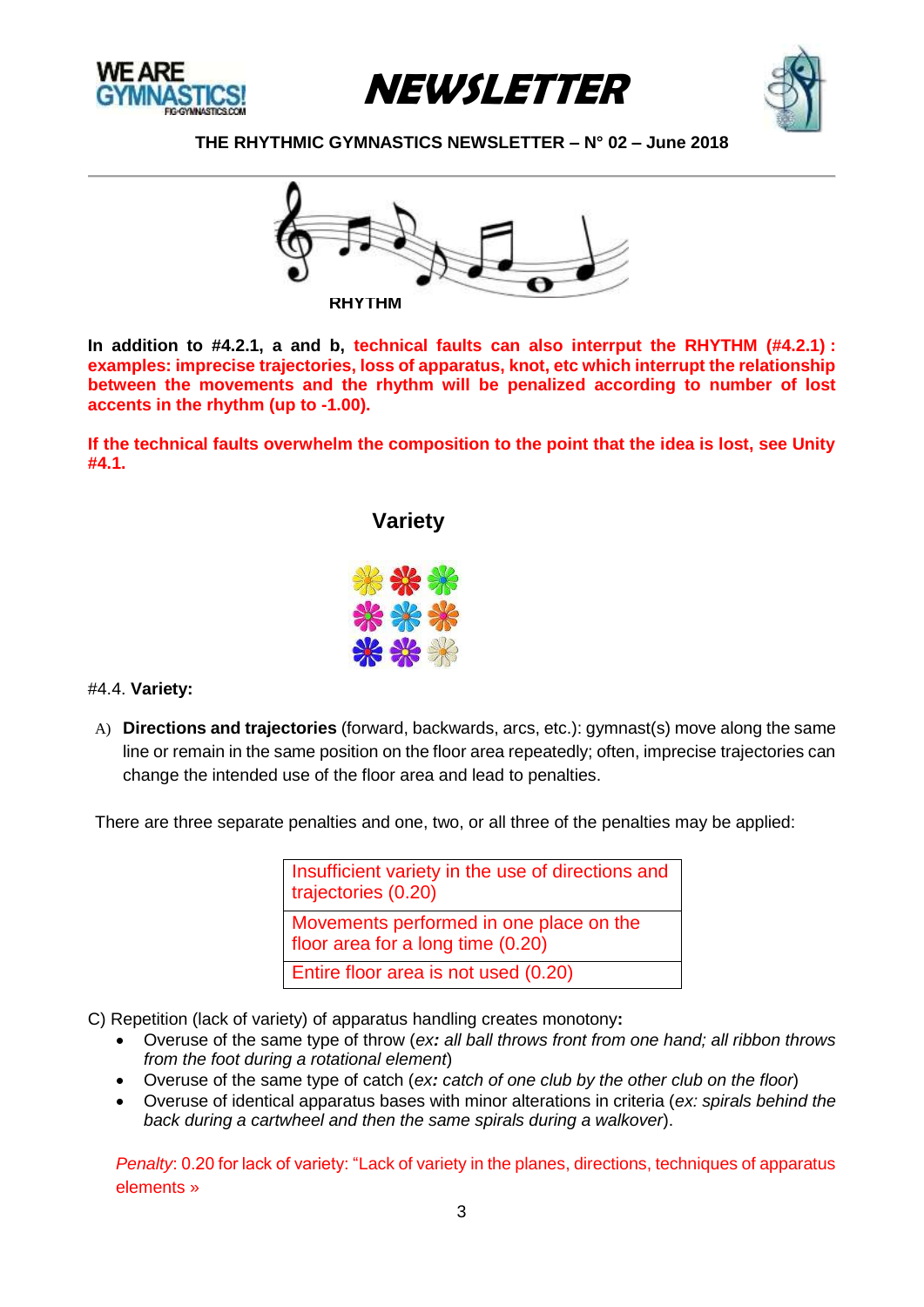





### **GROUP: ATTENTION**

- More visible dynamic change(s) (-0.30)
- More visible variety in collective work (-0.20)

**Please see here for explanatory presentation of the Artistic components :** <https://youtu.be/rJhqb2qOcrc>

**Natalyia KUZMINA [Caroline](mailto:kouzmine@cba.att.ne.jp) HUNT** *President Secretary Rhythmic Technical Committee Rhythmic Technical Committee*

## **FOR TRANSLATION: Presentation translation instructions:**

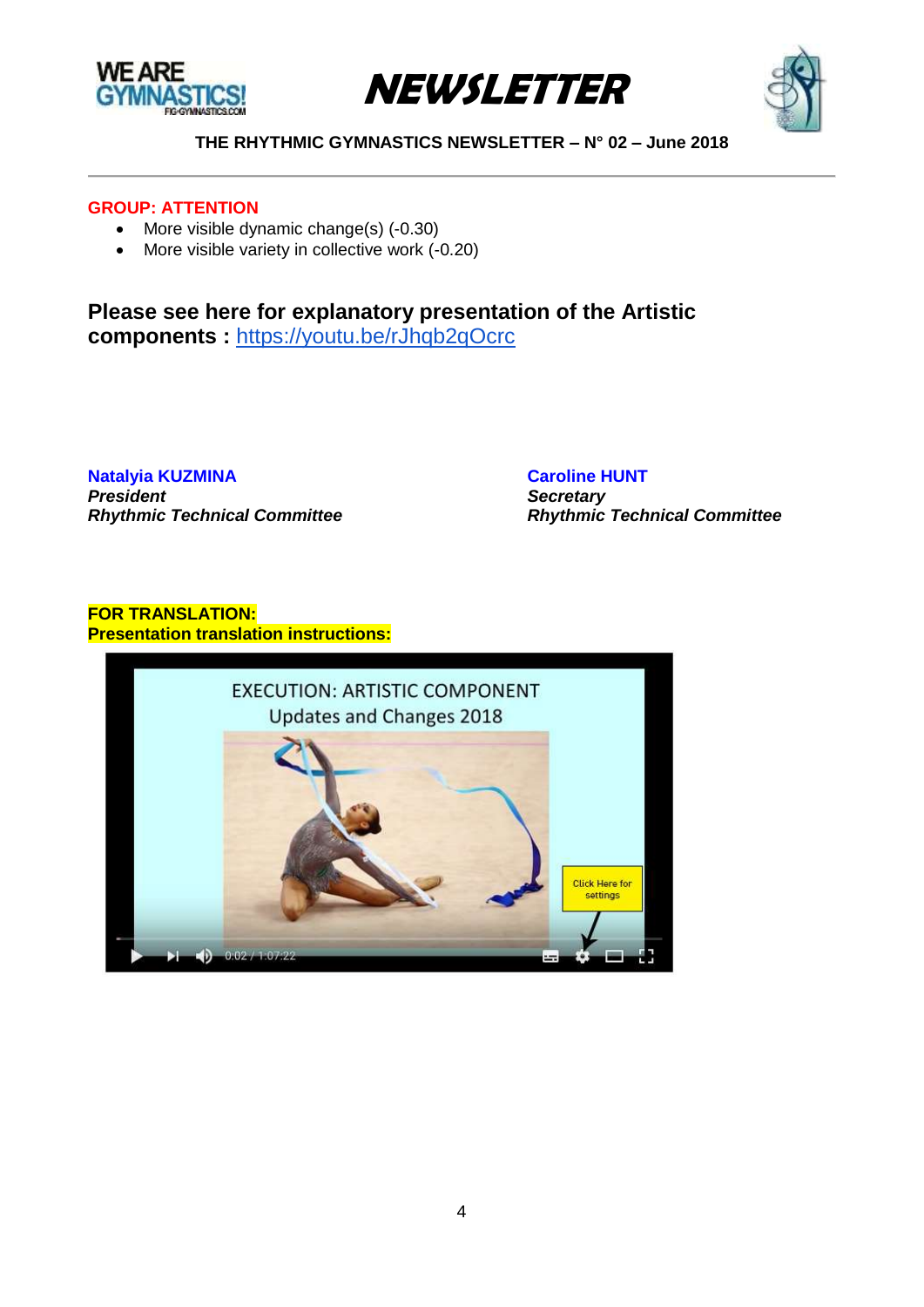